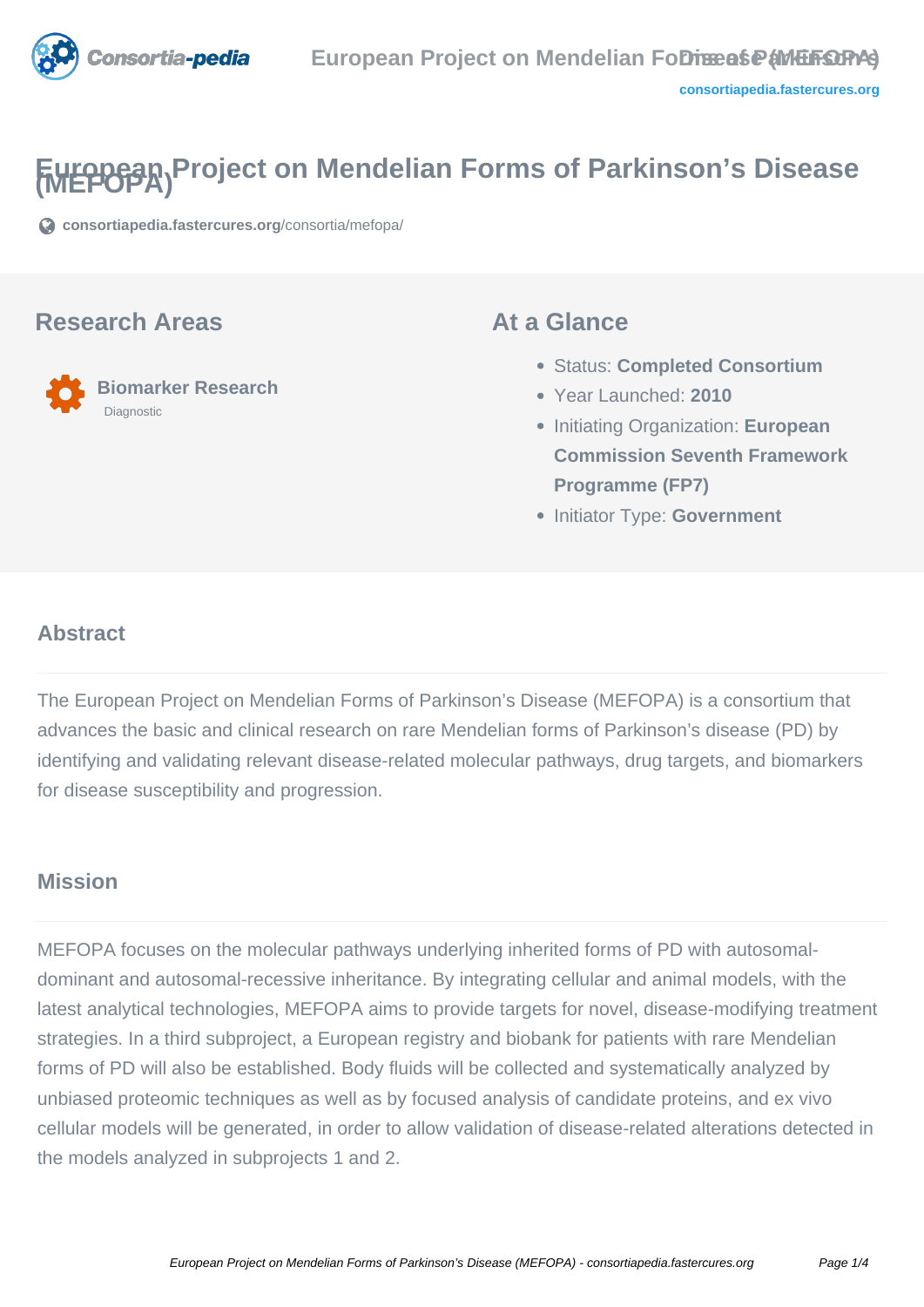

 Through this integrated, translational approach combining basic and clinical research groups, MEFOPA aims to achieve measurable progress in defining the relevant targets and readouts for disease-modifying therapies and will set the stage for rationally designed drug trials in carefully selected groups of patients and even presymptomatic mutation carriers.

 The mutations in the dominant genes are thought to cause PD by a gain-of-function mechanism. SNCA- as well as most cases of LRRK2-related PD are pathologically characterized by aggregates of a-synuclein ("Lewy-pathology"). It is therefore appropriate to assume that the pathogenic mechanisms of SNCA- and LRRK2-related PD interconnect. Research on the pathogenesis of those Mendelian forms of PD is coordinated in subproject 1.

 Autosomal-recessive mutations in the genes for parkin, PINK-1, and DJ1 are believed to exert their pathogenic effect because of loss of some essential protective function. There is converging evidence suggesting that dysfunction of all recessive PD genes contribute to a state of increased cellular stress because of mitochondrial dysfunction and increased burden of radical oxygen species (ROS) and that at least two of the recessive PD genes, parkin and PINK1, operate within one single pathway. The molecular underpinnings of recessive Mendelian forms of PD will therefore also be investigated together, in subproject 2.

 The findings in the basic science work packages of the first two subprojects will directly feed into subproject 3, where a European registry and biobank for patients with rare Mendelian forms of PD will be established in order to advance investigations of biomarkers.

### **Financing**

MEFOPA is funded through the European Union Seventh Framework Programme under Project No. 241791. The European Commission contribution is €6 million.

Homepage <http://www.mefopa.eu/>

## **Points of Contact**

Thomas Gasser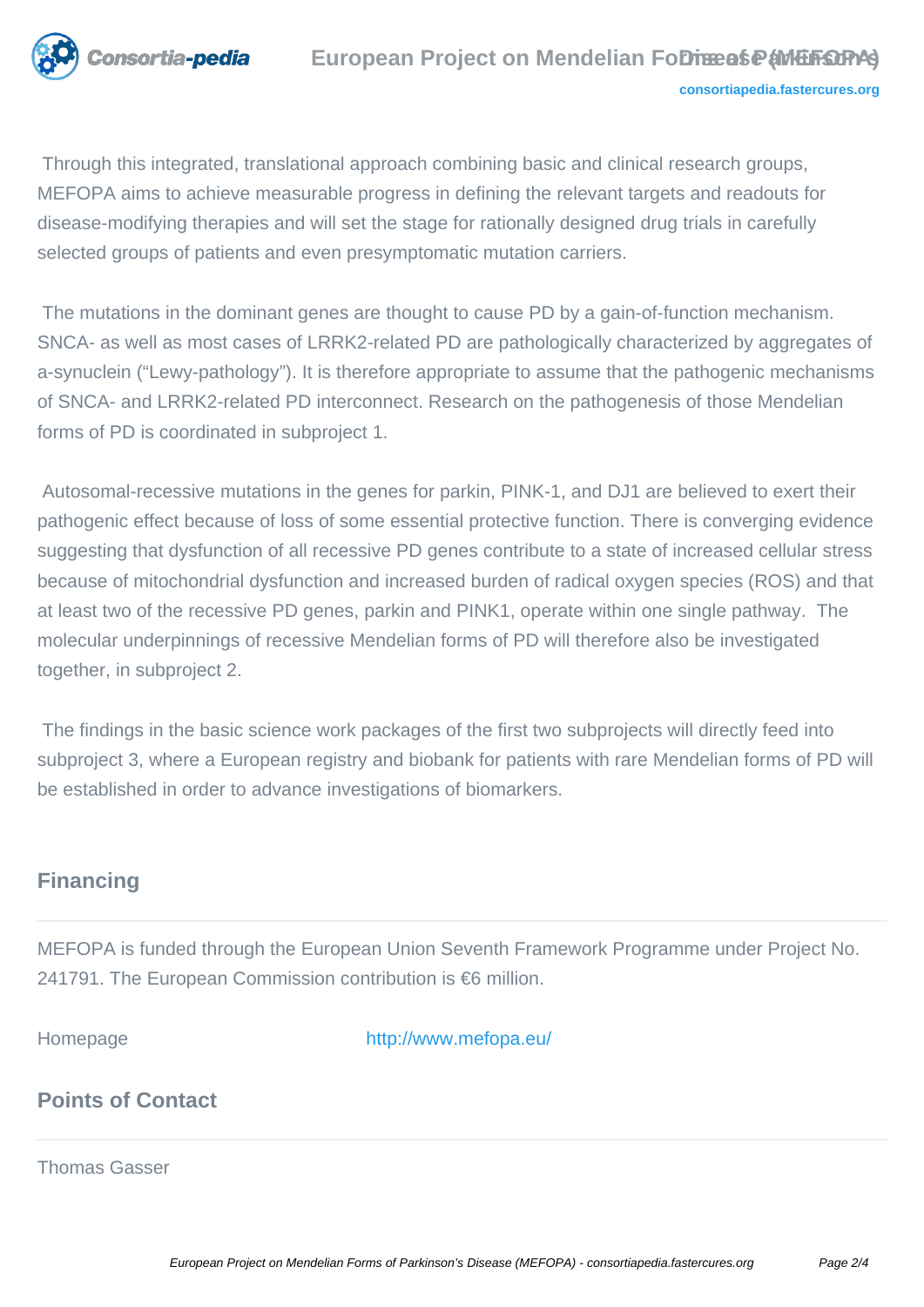

**[consortiapedia.fastercures.org](http://consortiapedia.fastercures.org/)**

 Project Management University of Tübingen Department of Medical Genetics Calwerstr. 7 72076 Tübingen Germany phone: +49-7071-2972285 fax: +49-7071-295228 email: [thomas.gasser@uni-tuebingen.de](mailto:thomas.gasser@uni-tuebingen.de)

#### **Sponsors & Partners**

Biomedical Research Foundation of the Academy of Athens CSS-Mendel Institute Rome Fundació Privada Clinic per a la Recerca Biomèdica Fundación Ilundain, San Sebastián Institut National de la Sante et de la Recherche Medicale (INSERM) Instituto de Medicina Molecular Lisbon Katholieke Universiteit Leuven Lund University Nation and Kapodistrian University of Athens Novartis AG Semmelweis University Budapest, Hungary The Chancellor, Masters and Scholars of the University of Cambridge Trophos S.A. United Arab Emirates University, Faculty of Medicine and Health Science University College London University Hospital Oslo University of Aarhus